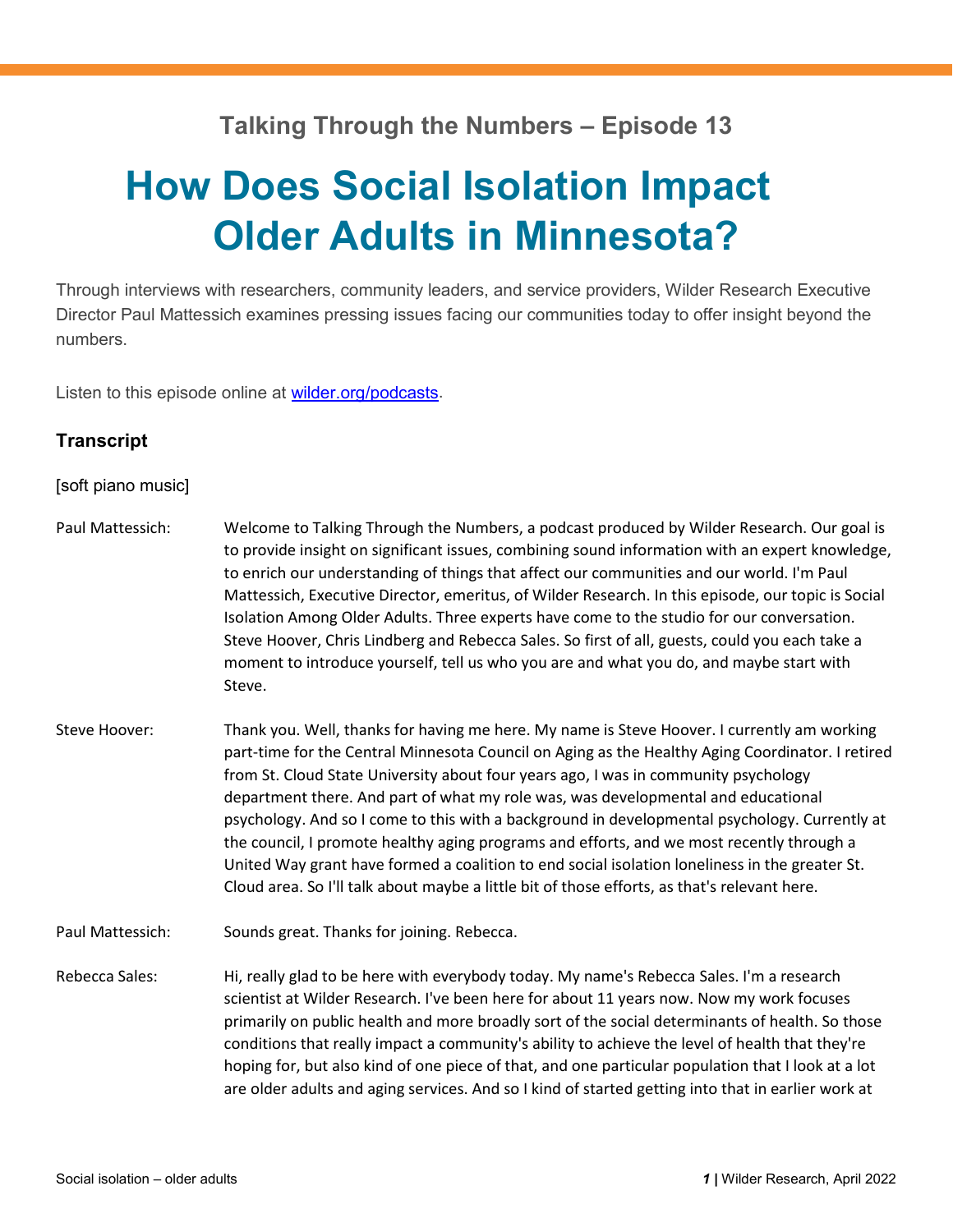|                    | the University of Minnesota with Dr. Robert Kane. And then I also was a certified nursing<br>assistant for a while as well. So I have a varied history related to health and older adult services.                                                                                                                                                                                                                                                                                                                                                                                                                                                                 |
|--------------------|--------------------------------------------------------------------------------------------------------------------------------------------------------------------------------------------------------------------------------------------------------------------------------------------------------------------------------------------------------------------------------------------------------------------------------------------------------------------------------------------------------------------------------------------------------------------------------------------------------------------------------------------------------------------|
| Paul Mattessich:   | Coming at this from various dimensions.                                                                                                                                                                                                                                                                                                                                                                                                                                                                                                                                                                                                                            |
| Rebecca Sales:     | Exactly.                                                                                                                                                                                                                                                                                                                                                                                                                                                                                                                                                                                                                                                           |
| Paul Mattessich:   | Thanks. Chris.                                                                                                                                                                                                                                                                                                                                                                                                                                                                                                                                                                                                                                                     |
| Christin Lindberg: | Yeah. Hi, I'm also glad to be here. I'm Christin Lindberg and I've been at Wilder Research for<br>about 13 years now. I have a master's degree in gerontology and I'm a credentialed professional<br>gerontologist. So the bulk of my work at Wilder Research focuses on aging services and<br>programs and supports for older adults and also the intersection with homelessness and<br>housing.                                                                                                                                                                                                                                                                  |
| Paul Mattessich:   | Thanks. Thanks Chris, for joining. And Chris, while you're talking, we do want to ground this<br>conversation in some basic facts and figures and definitions so we know what we're talking<br>about throughout our time in this episode. Older people in Minnesota, I know I'm one of them,<br>but how many older people are there in Minnesota right now?                                                                                                                                                                                                                                                                                                        |
| Christin Lindberg: | The latest statistics that we have for 2020 indicate that there are about 949,000 adults in<br>Minnesota who are aged 65 and older. So it's about 17% of the population.                                                                                                                                                                                                                                                                                                                                                                                                                                                                                           |
| Paul Mattessich:   | 17%. So about one in five adults in Minnesota would be in this age range that we are describing.                                                                                                                                                                                                                                                                                                                                                                                                                                                                                                                                                                   |
| Christin Lindberg: | Correct. Yep.                                                                                                                                                                                                                                                                                                                                                                                                                                                                                                                                                                                                                                                      |
| Paul Mattessich:   | We're talking about social isolation in that group. How do we define social isolation? Steve, is<br>that something you can you can talk about?                                                                                                                                                                                                                                                                                                                                                                                                                                                                                                                     |
| Steve Hoover:      | I can address that. So I think it's relevant to talk about it a couple of ways. One is how social<br>isolation and loneliness are measured. And they are two often used in the same phrase, but<br>they're really two separate constructs. Social isolation really refers to an objective lack of social<br>contact. So it's a quantitative, it's a count of the number of people with whom you have contact.<br>Then loneliness is a more subjective feeling of whether or not you feel alone in that contact. And<br>they are in many ways related, but the correlation between the two, the relationship is<br>relatively low. And that's one way to view this. |
|                    | The other way that we're looking at it. And I'll just take a moment to kind of give this context<br>here, because I do think it's important in that we're also the flip side of the risk factors are that<br>we would like to talk about social engagement as kind of the positive aspect of all of this. And<br>when we look at social engagement and social connection, we're operating under a model that<br>Holt-Lunstad had developed, which looks at three functions here, three components.                                                                                                                                                                 |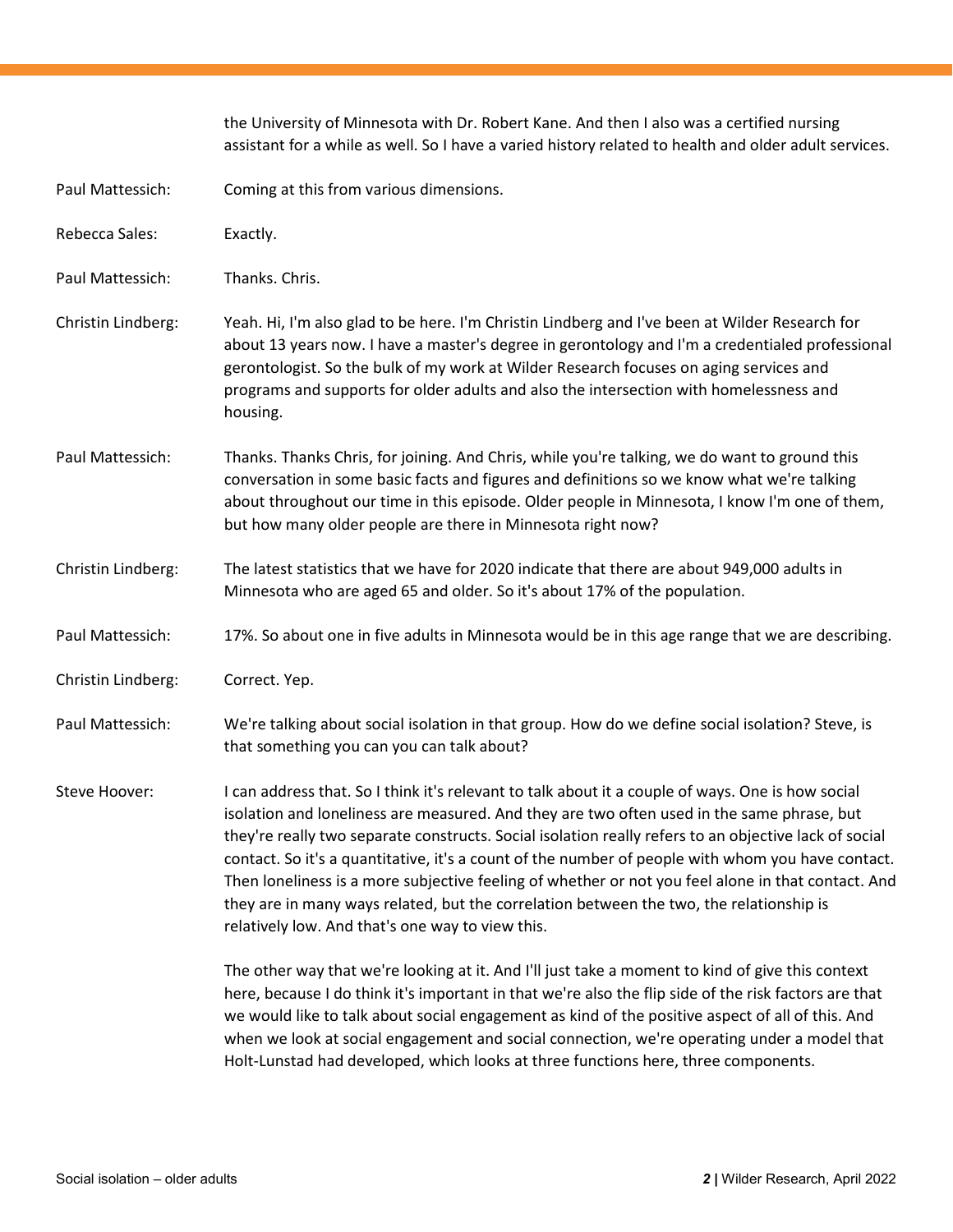One is a structural component, and this has to do with the connections in relationships that we have. So for instance you have work, marriage, if you are married or a partner, organizations, groups, faith-based, those are the opportunities for you to share relationships in social engaged contexts. The fewer of those, you have the greater risk you have of social isolation. So social isolation falls under a structural component, the structure of your relationships.

The second one is a functional relationship, and that has to do with your sense of connections within each of those. And even though you may be at work, you might not feel that you're really connected with the individuals there. So that's why we see this potential mismatch in that you could have a number of social connections, but feel lonely and isolated in there. And so it's that interplay between the two.

And for seniors, we have a number of what we're talking about is touch points. So retirement is one, where you may lose those connections and as well, that meaning and purpose in life, which is kind of that functional and qualitative piece. So there are risk factors and times in our lives developmentally where we're at risk for social isolation and loneliness.

Paul Mattessich: Or both at the same time. And again, they're not necessarily identical. They maybe tend to be correlated somewhat, but they're not identical to one another. This may seem like an obvious question or an obvious answer to this question, but so what, what difference does this make for individuals, communities and our society as a whole, if isolation goes up or down? What difference does it make? Chris some idea?

Christin Lindberg: Yeah. There are a lot of health impacts that people are talking about and the costs of social isolation are significant. People have said that the health impact of social isolation is the equivalent of smoking 15 cigarettes a day. And also social isolation is associated with a 50% increased risk of dementia and other serious conditions

Paul Mattessich: Really?

Christin Lindberg: So that really can grab our attention. And if you're looking at it from the financial costs, a recent study said that social isolation increases Medicare costs by an estimate of 6.7 billion every year. So that's another reason why we want to be paying attention to this.

Paul Mattessich: So reading between the lines of what you said that it seemed to indicate that it produces maybe physical and mental symptoms that need to be addressed and then drives up the cost.

Christin Lindberg: Yep, exactly. Yep. Yep.

Paul Mattessich: Rebecca, are you-

Rebecca Sales: Yeah. I was going to jump in and say that thinking about what Steve was saying, and then what Chris just followed up with, really what we're seeing with a theme to this in general is that this is actually a really complex issue, that there are a number of drivers and there are a lot of things that kind of stem from it. So when we look at sort of the factors that might put someone at risk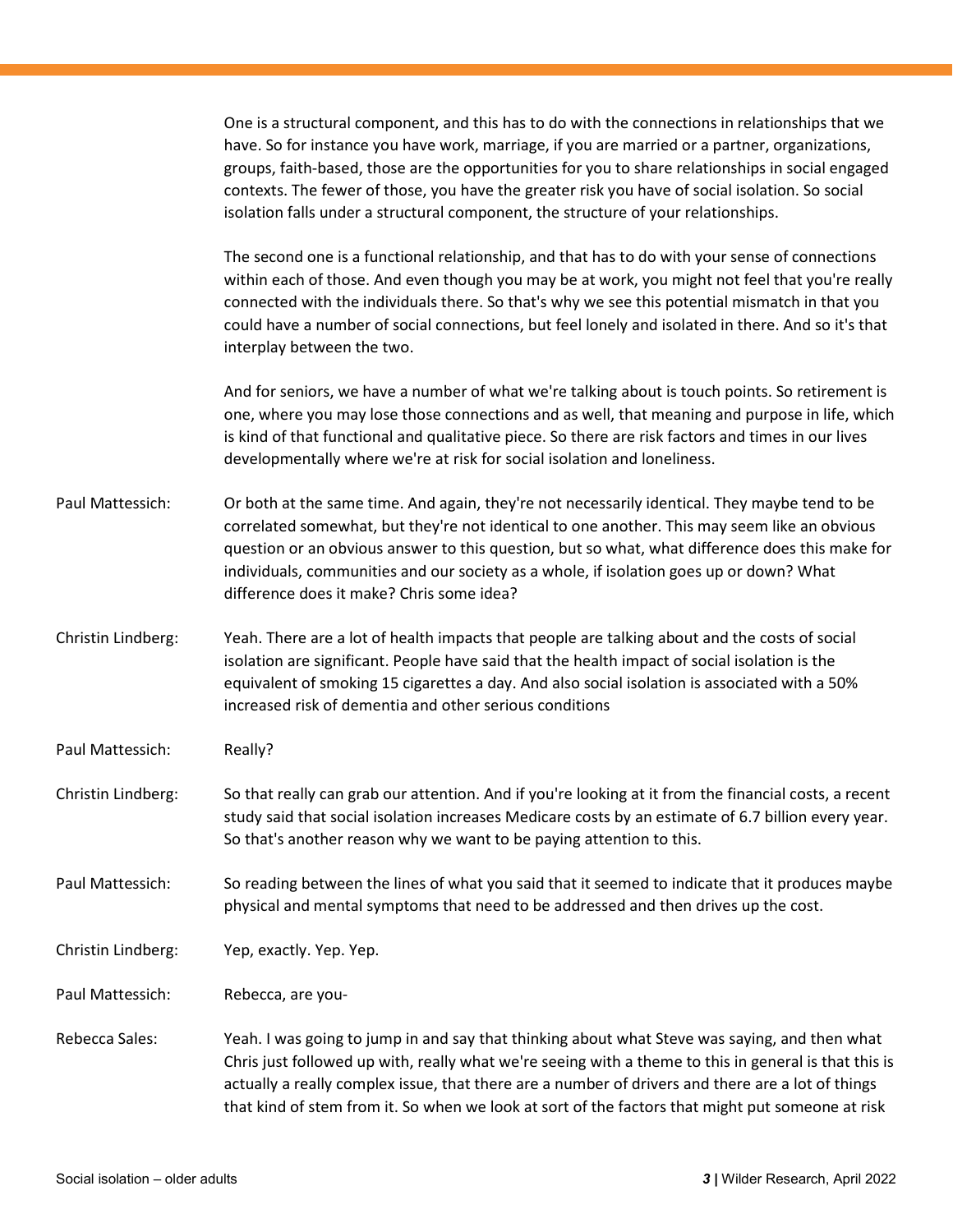for becoming socially isolated, for example, you first have to think about what's going on in the community and those structural, not to use it in the same way that Steve was talking about, but transportation options, housing, physical safety, access to resources, technology, all of those kinds of things.

And then something really important to think about as it relates to health and sort of health concerns is that health issues can be a risk factor for social isolation, but they can also on the backside be sort of a consequence or an effect. So if you have, for example, a chronic condition that limits your ability to get out of the house, for example, while now all of a sudden you have an additional risk factor at a greater risk for social isolation. But then on the flip side, when you're experiencing social isolation, as Chris was mentioning, you're now possibly at an increased risk for cognitive decline, for example. So it really is a complex issue that I think once we talk later about kind of actions that you'll see that there's a lot of different ways to come at it.

Paul Mattessich: It's complex, it's systemic, the same factors, the same conditions can be both causes of isolation and consequences of isolation. So it all interacts.

Rebecca Sales: Exactly. Exactly.

Christin Lindberg: Exactly.

Rebecca Sales: Other thoughts on what differences makes, why is it important?

Steve Hoover: Well, I think we can also put it in the context of the concerns we have with cognitive decline in general, because I know some of the work we do is also around individuals that are providing care. And so we work with care providers for people with mild to moderate, to severe levels of dementia. And that also is an isolating factor. When they're into this forced isolation because they can't get out anymore. They're concerned and they have to stay in place, even outside of the pandemic. So there are a lot of those health actors, as Rebecca was mentioning, that impact, not just the individual, but the care providers who end up also then becoming isolated. And we see the link with depression around some of those things as well.

Paul Mattessich: By care providers. Who are you including in that?

Steve Hoover: My work right now is I'm doing this is primarily with informal care provider. So partners, individuals who have a partner or a spouse that is at home, but they're uncomfortable with being able to leave them or be away from them. And they're feeling isolated in this as well. Now there are resources available, but many of them may not know it, about those and spend time finding those kinds of resources. And this is also issues with subgroups within the population. So in St Cloud, we know that a lot of our recent immigrants are also socially isolated in part because they're language issues, transportation issues, cultural issues that are preventing them from being engaged as they might like to be engaged. So as we're pointing out, it's a huge issue with many, many contributing factors.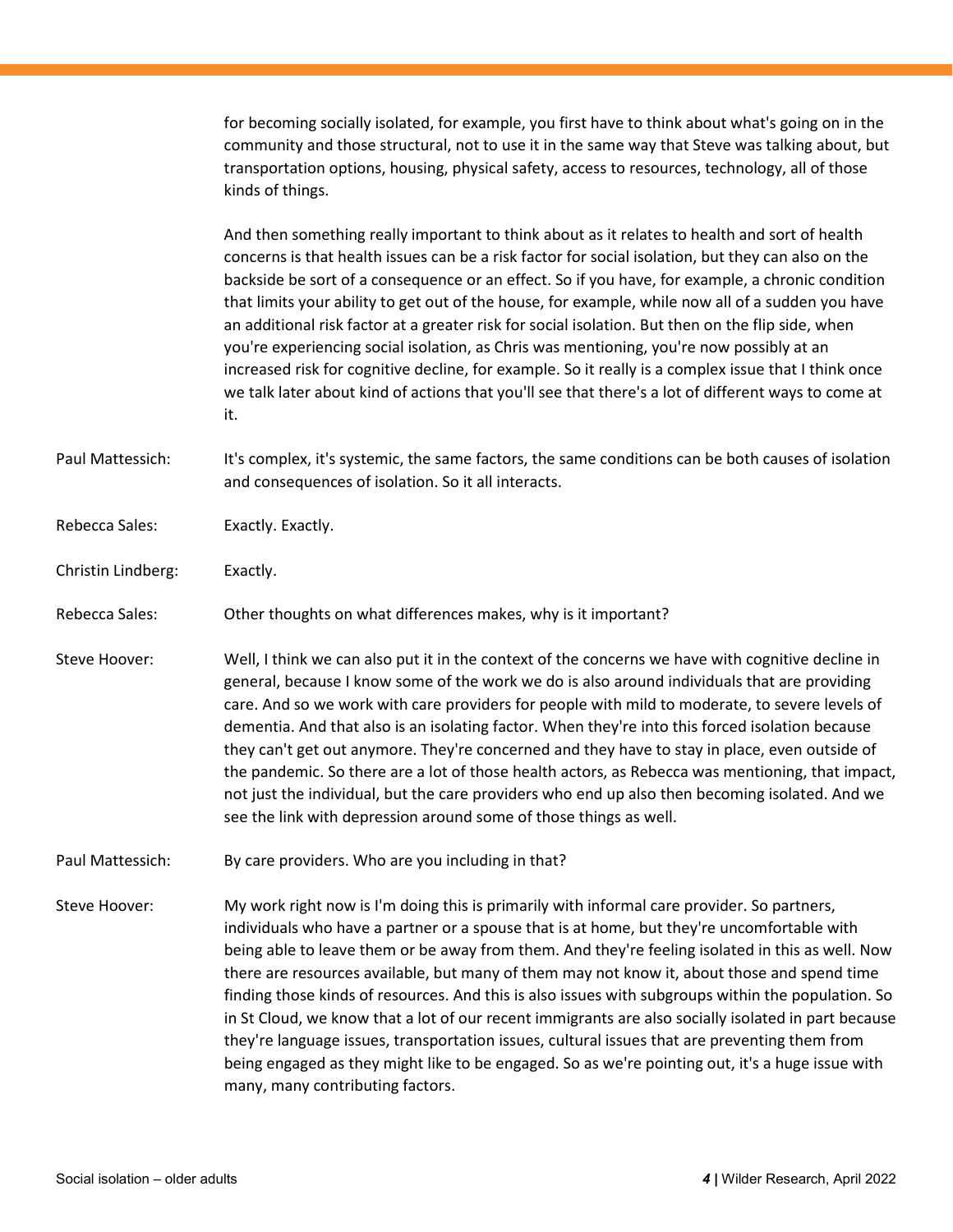| Paul Mattessich:   | Sure. Talking about the hugeness, the size of this issue, a question for any, or all of you, we are a<br>research podcast after all. And I know that we might not have the best research to estimate the<br>extent of social isolation, but what do we know from survey data, other data about the extent of<br>social isolation? What proportion of the older people that Chris told us about actually would be<br>isolated?                                                                                                                                                                                                                                                                                                                                                                                                                                                                                                                                                                                                   |
|--------------------|---------------------------------------------------------------------------------------------------------------------------------------------------------------------------------------------------------------------------------------------------------------------------------------------------------------------------------------------------------------------------------------------------------------------------------------------------------------------------------------------------------------------------------------------------------------------------------------------------------------------------------------------------------------------------------------------------------------------------------------------------------------------------------------------------------------------------------------------------------------------------------------------------------------------------------------------------------------------------------------------------------------------------------|
| Christin Lindberg: | I can dive back in with, I seem to have my finger on a lot of the statistics today. A 2020 study<br>said that nationally about a quarter of adults, age 65 and older are considered to be socially<br>isolated. And we also know another study about Minnesota specifically said that almost 24,000<br>older adults live alone and do not have a car in Minnesota. And I know that you can't say that<br>they're automatically socially isolated, but the risk factors are greater in.                                                                                                                                                                                                                                                                                                                                                                                                                                                                                                                                          |
| Paul Mattessich:   | Yeah.                                                                                                                                                                                                                                                                                                                                                                                                                                                                                                                                                                                                                                                                                                                                                                                                                                                                                                                                                                                                                           |
| Christin Lindberg: | Yeah. In terms of not being able to get out, to get It affects food security, access to medical<br>care and then the social engagement piece.                                                                                                                                                                                                                                                                                                                                                                                                                                                                                                                                                                                                                                                                                                                                                                                                                                                                                   |
| Steve Hoover:      | Yeah. And that is one of the issues that is recognized nationally is that we have studies that have<br>been done, but we don't have good ways of measuring the social isolation and the loneliness,<br>especially at the local level. So I know our coalitions worked with CentraCare and we have some<br>data because of what they are doing as their patients come in. And their normal intake has<br>questions that address social isolation, in part, because of that Medicare cost that we<br>mentioned earlier. And so that data from about the last two to three years has indicated that for<br>instance, in central Minnesota, the white population – about a third of them – would be<br>classified as isolated. And then when you look at the combined non-white population, it jumps<br>to almost 60%. And then to talk about some of those protective factors, those that were<br>married, it was about 21%. Whereas again, if you were not, it could be up to 75%. So again, we<br>talk about those risk factors. |
| Paul Mattessich:   | Sure, to get into specific subgroups, but it sounds like between what we heard from the national<br>data, 25%, the CentraCare data could be up to 30-33%. It could be in that neighborhood. As long<br>as you're talking about your geographic area, it does lead to the question of might there be any<br>rural and urban differences in the amount of social isolation?                                                                                                                                                                                                                                                                                                                                                                                                                                                                                                                                                                                                                                                       |
| Steve Hoover:      | Yeah. There was a U of M School of Public Policy study not too long ago that looked at reported<br>levels. And again, as Chris pointed out, the studies vary, but it was interesting in that there were<br>some differences with rural residents actually having more potential contacts with individuals,<br>but feeling a little more left out. So this goes back to that issue we have about, just because you<br>have lot of social connections or contacts, doesn't mean you are not lonely. And so they-                                                                                                                                                                                                                                                                                                                                                                                                                                                                                                                  |
| Paul Mattessich:   | It's not a perfect causation there. Yeah.                                                                                                                                                                                                                                                                                                                                                                                                                                                                                                                                                                                                                                                                                                                                                                                                                                                                                                                                                                                       |
| Steve Hoover:      | Exactly. And this was primarily a rural white population in Minnesota, which found a little<br>difference between metropolitan or what they call micropolitan residents in that. So there                                                                                                                                                                                                                                                                                                                                                                                                                                                                                                                                                                                                                                                                                                                                                                                                                                       |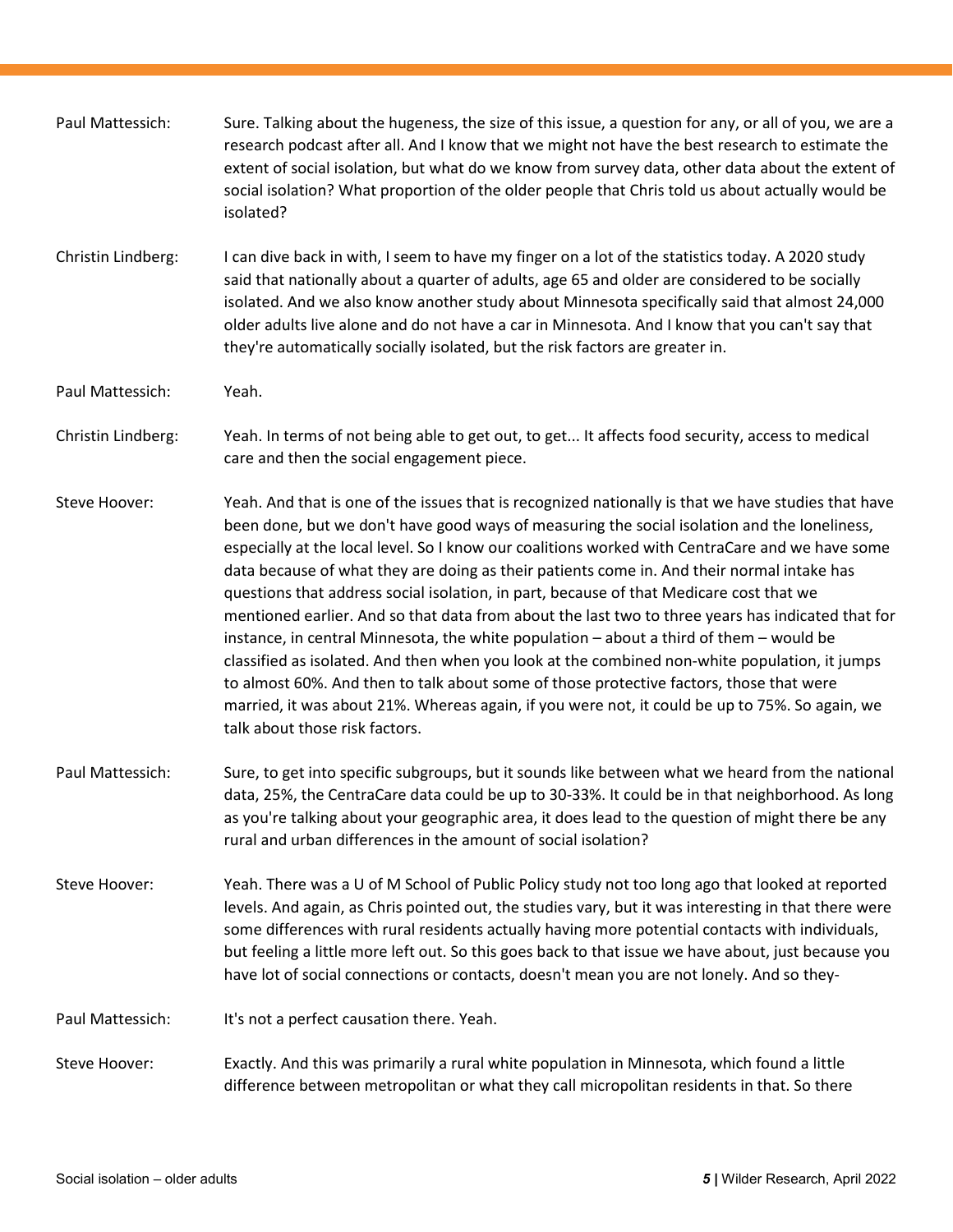|                    | seemed to be structural components in place for the rural population, but didn't necessarily<br>have impact on the quality, the functioning of those relationships.                                                                                                                                                                                                                                                                                                                                                                                                                                                                                                                                                                                                                                                                                                                                                                                  |
|--------------------|------------------------------------------------------------------------------------------------------------------------------------------------------------------------------------------------------------------------------------------------------------------------------------------------------------------------------------------------------------------------------------------------------------------------------------------------------------------------------------------------------------------------------------------------------------------------------------------------------------------------------------------------------------------------------------------------------------------------------------------------------------------------------------------------------------------------------------------------------------------------------------------------------------------------------------------------------|
| Paul Mattessich:   | Sure. And that seems to relate to the social determinants of health that you were bringing up<br>before Rebecca. There might be something there urban/rural, is it determinant? You had<br>alluded to some others. Do we have research that indicates that some of those social<br>determinants are stronger than others or they predispose people more towards isolation, or is<br>that not known?                                                                                                                                                                                                                                                                                                                                                                                                                                                                                                                                                  |
| Rebecca Sales:     | You know, I can't say that I know off the top of my head, one of those being having a stronger<br>association than another. I think just looking across the different communities that there might<br>be in a particular geography. So let's just take the state of Minnesota: we know, for example,<br>that access to transportation, I think that's already even mentioned at least once in this<br>conversation, that tends to be more problematic in rural areas or kind of smaller pockets of<br>more urban or suburban areas. So I think we can definitely identify areas in which there are<br>social determinants, where the issue is larger in general. And so then we would assume that that<br>would be impacting that population in terms of social isolation more, but yeah, in terms of what<br>studies are out there that I have seen and specifically looking at each of them individually, I<br>don't know, off the top of my head. |
| Paul Mattessich:   | Sure. Makes sense.                                                                                                                                                                                                                                                                                                                                                                                                                                                                                                                                                                                                                                                                                                                                                                                                                                                                                                                                   |
| Christin Lindberg: | I hope it's okay to jump in with this here too.                                                                                                                                                                                                                                                                                                                                                                                                                                                                                                                                                                                                                                                                                                                                                                                                                                                                                                      |
| Paul Mattessich:   | Oh, yeah.                                                                                                                                                                                                                                                                                                                                                                                                                                                                                                                                                                                                                                                                                                                                                                                                                                                                                                                                            |
| Christin Lindberg: | That we have talked about before is just the access to the infrastructure of internet connectivity<br>and broadband. And I think in rural areas, that is a greater issue. In addition to the lack of<br>transportation in rural areas and just the greater distances to get places. But we know that there<br>just aren't that many people, or it's less secure knowing that you've got that internet or the<br>device. And I think that's a huge equity issue between the more urban and suburban areas and<br>the rural areas.                                                                                                                                                                                                                                                                                                                                                                                                                     |
| Steve Hoover:      | Yeah. We saw that pretty consistently when we had to change at the beginning of the pandemic<br>from face-to-face to virtual offerings, and the numbers dropped tremendously initially because<br>many people didn't have access. Wasn't consistent, wasn't reliable. They also weren't quite sure<br>how to do this or were a little reluctant to engage in it. Some of our providers just didn't want to<br>do it. They've come back on board. And now we've seen some actual positives coming out of<br>that with access in ways now that we hadn't anticipated.                                                                                                                                                                                                                                                                                                                                                                                  |
| Paul Mattessich:   | Sure. So let me just move to something, I think the word has come up twice so far in our<br>conversation, but we really have to address it, it starts with P, meaning pandemic. Has anything<br>changed with respect to social isolation as a result of the pandemic? And is there a change<br>either in the amount of it, the numbers, or is there a fundamental change in the meaning, the<br>subjective implications of isolation?                                                                                                                                                                                                                                                                                                                                                                                                                                                                                                                |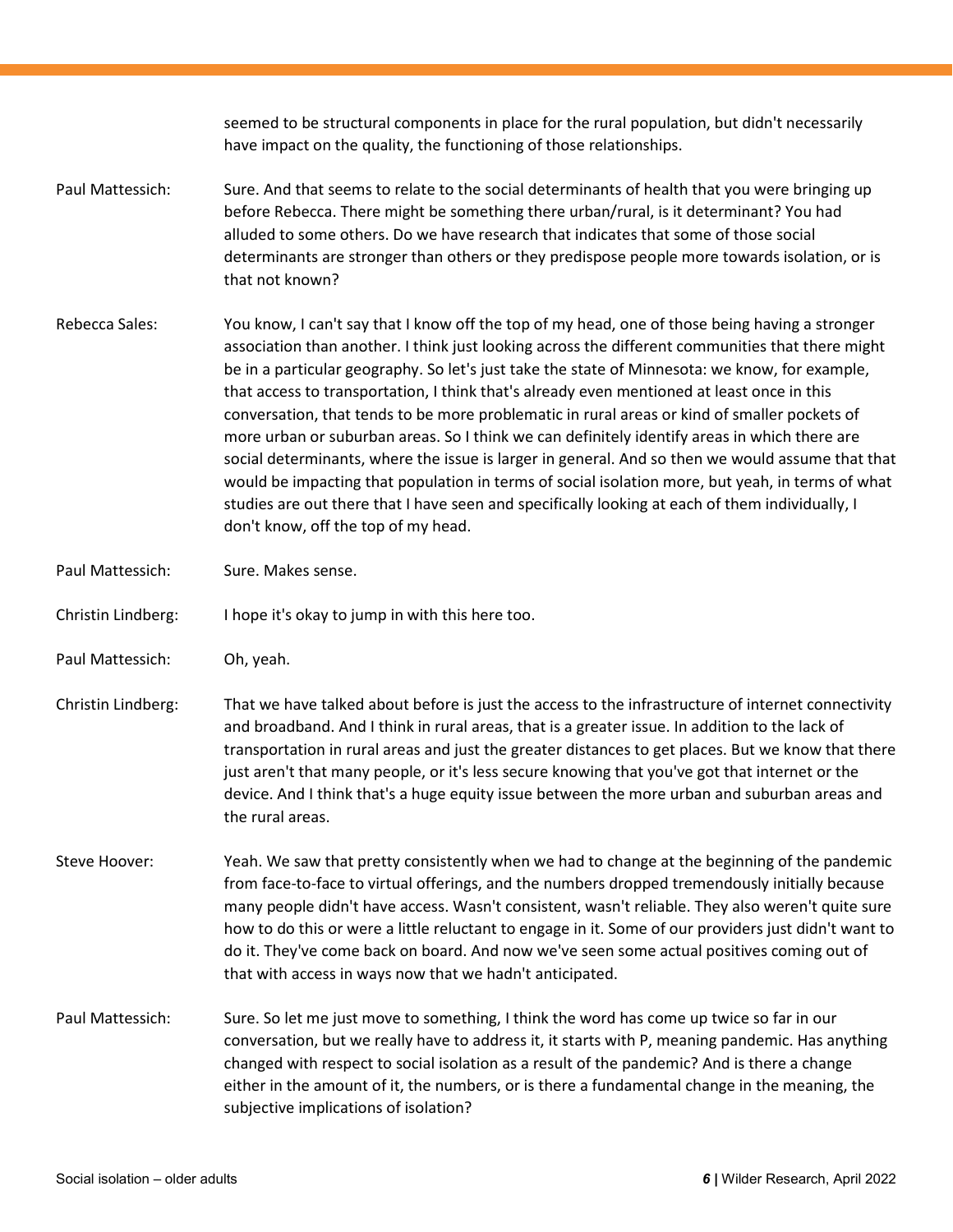| Steve Hoover:    | There's a report that just actually came out today from the Foundation for Social Connection<br>that was looking at studies that have looked at the incidents of social isolation and it's been<br>varied. And this is probably a function of who gets surveyed and how they measure this.<br>Whereas there was some studies that looked at incidents jumping up to about, well, almost two<br>thirds of adults being isolated, especially during the early stages of the pandemic, which is<br>jumping quite a bit from that 24% that we looked at before. Some of that may have mitigated<br>over time as people have become more connected. And so I think we're a little early to find out<br>what the full impact of the pandemic has been, the studies are looking like they're a little, all<br>over the place, so to speak, with regard to that.                                                              |
|------------------|-----------------------------------------------------------------------------------------------------------------------------------------------------------------------------------------------------------------------------------------------------------------------------------------------------------------------------------------------------------------------------------------------------------------------------------------------------------------------------------------------------------------------------------------------------------------------------------------------------------------------------------------------------------------------------------------------------------------------------------------------------------------------------------------------------------------------------------------------------------------------------------------------------------------------|
|                  | But we're getting some incidents that, yeah, it may have increased, especially during the early<br>stages. I can put a human face to this: There was a piece, well an obituary in the Pioneer Press,<br>July 12th, 2020. And it just stated, "Although she did not die directly as a result of the<br>coronavirus, she was absolutely a casualty of the pandemic. The forced isolation and extreme<br>loneliness resulting from the restrictions on visitors at her assisted living facility took her will to<br>live." And I think we all saw the human face of the pandemic and social isolation. One of the<br>doctors at a national symposium said he no longer has to win the hearts and minds of other<br>physicians with regard to the need to address social isolation and loneliness because the<br>pandemic put it on our television screens. It was right out there.                                       |
| Paul Mattessich: | Right into our face with it. Yeah.                                                                                                                                                                                                                                                                                                                                                                                                                                                                                                                                                                                                                                                                                                                                                                                                                                                                                    |
| Steve Hoover:    | Yeah.                                                                                                                                                                                                                                                                                                                                                                                                                                                                                                                                                                                                                                                                                                                                                                                                                                                                                                                 |
| Rebecca Sales:   | And I think that's a really important point to make Steve and why I think it's often easy to ask,<br>"Well, why now, why are we talking about this now?" And I think one of the why now reasons is,<br>even if you're not an older adult, I think a much larger proportion of the population has a sense<br>of what it feels like to be isolated as a result of COVID either by choice or as a result of policies<br>that were in place. And so, it's sort of like people's ability to make a decision about, do I want to<br>do something or do I not want to do something was taken away? And so I think that continuing<br>to bring this up in conversation and in community is going to be really important because it's<br>going to resonate with people more and it's hopefully going to get people, maybe pushing them<br>to take that first step, to take action, to support older adults in their community. |
| Steve Hoover:    | Yeah, it's one thing to be choosing to have some time alone, it's one when it was forced on us.                                                                                                                                                                                                                                                                                                                                                                                                                                                                                                                                                                                                                                                                                                                                                                                                                       |
| Paul Mattessich: | Sure.                                                                                                                                                                                                                                                                                                                                                                                                                                                                                                                                                                                                                                                                                                                                                                                                                                                                                                                 |
| Steve Hoover:    | And I think that lack of choice was a huge impact for a lot of people.                                                                                                                                                                                                                                                                                                                                                                                                                                                                                                                                                                                                                                                                                                                                                                                                                                                |
| Paul Mattessich: | Yeah. The involuntariness of it. So Rebecca used the word action. Maybe we should take a few<br>minutes and shift into a discussion of what should we do? Are there services and programs that<br>address isolation? Are there services that you would want to discuss that increase engagement,<br>increase connections, reduce loneliness, reduce isolation? What are those?                                                                                                                                                                                                                                                                                                                                                                                                                                                                                                                                        |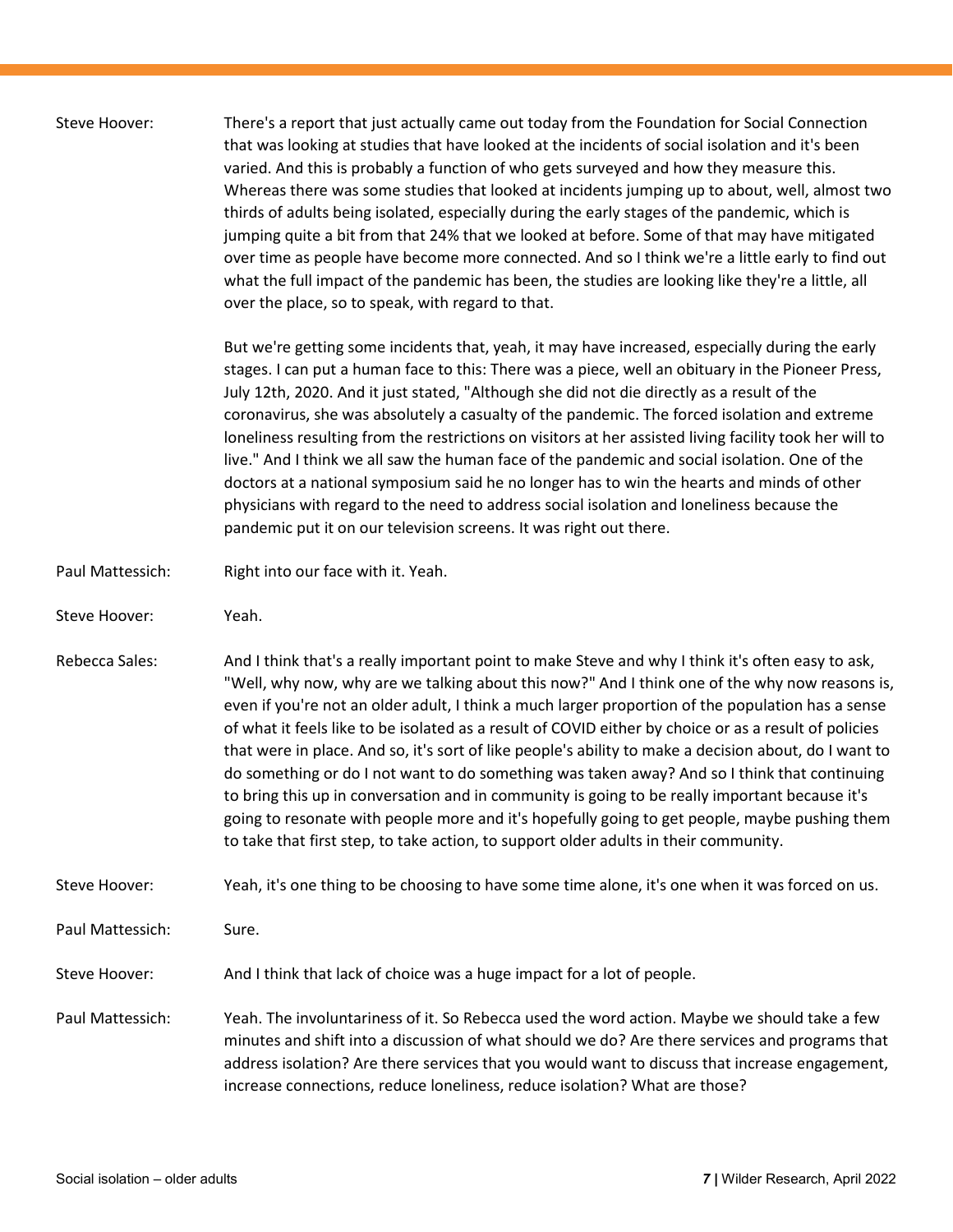| Steve Hoover:    | There's actually quite a few things out there. And a number of the organizations Commit to<br>Connect is one from the Administration for Community Living. As I mentioned, Foundation for<br>Social Connection, they have lots of ideas and activities. One that we've done here in St. Cloud,<br>Central Minnesota is create a coalition to end social isolation and loneliness. And it's just<br>bringing people together to talk about the kinds of things that we can do. So very specifically,<br>we're going to start next month, a men's shed, an opportunity to bring together, to do some<br>projects, to get together shoulder to shoulder, as they say, and engage men in service and<br>community. So                                                             |
|------------------|-------------------------------------------------------------------------------------------------------------------------------------------------------------------------------------------------------------------------------------------------------------------------------------------------------------------------------------------------------------------------------------------------------------------------------------------------------------------------------------------------------------------------------------------------------------------------------------------------------------------------------------------------------------------------------------------------------------------------------------------------------------------------------|
| Paul Mattessich: | Is this literally in a shed, or where do you do it?                                                                                                                                                                                                                                                                                                                                                                                                                                                                                                                                                                                                                                                                                                                           |
| Steve Hoover:    | Well, it's wherever we can find a space.                                                                                                                                                                                                                                                                                                                                                                                                                                                                                                                                                                                                                                                                                                                                      |
| Paul Mattessich: | Ok.                                                                                                                                                                                                                                                                                                                                                                                                                                                                                                                                                                                                                                                                                                                                                                           |
| Steve Hoover:    | Yeah, so actually one of the first ones was right in Roseville and there's a vibrant in Hopkins I<br>think was the first one, rather. So yeah, it's an opportunity for men to come together and to<br>actually meet, talk and do things. We like to do stuff. And so it's an opportunity to do that. We<br>can look at multi-generational involvement, we're doing that with our coalition. So we have a<br>high school student, we have a couple of college students on our coalition, and one goes into<br>nursing homes and they play cards and they're musicians, high school student. So they play<br>music and they are actually having a great time. So it's not big programs sometimes, but it's<br>those human connections and finding ways to get involved.         |
| Paul Mattessich: | Do we know anything about what kinds of programs or services might be more effective?                                                                                                                                                                                                                                                                                                                                                                                                                                                                                                                                                                                                                                                                                         |
| Rebecca Sales:   | I would say generally what the research indicates at this point is programs that are really<br>focused on a particular community. So not necessarily trying to take a one-size-fits-all approach<br>to addressing so social isolation, but really either focusing on, is it a cultural community? Is it a<br>community that has a similar particular interest? I kind of like Steve was talking about offering<br>the men's sheds or is it a gardening club? So finding that common denominator to get people<br>interested, as opposed to leading with, let's help address social isolation, but rather, let's come<br>together around this particular activity or service or resource that everybody is interested in and<br>kind of let the relationships grow from there. |
| Paul Mattessich: | Making the community specific relevant. Yeah. Steve.                                                                                                                                                                                                                                                                                                                                                                                                                                                                                                                                                                                                                                                                                                                          |
| Steve Hoover:    | Yeah. And I think it's really important to realize that people can be engaged at whatever level<br>they want. We have one lady who's on our group that's really good at community organizing.<br>And so she's doing work that way. Other people it's one-to-one relationships in their<br>neighborhood. Others are looking at public policy issues. So it really there's place for everybody<br>at the table that wants to be involved in addressing.                                                                                                                                                                                                                                                                                                                         |
| Paul Mattessich: | I did want to ask a question about policy, but Chris, did you have something you wanted to say?                                                                                                                                                                                                                                                                                                                                                                                                                                                                                                                                                                                                                                                                               |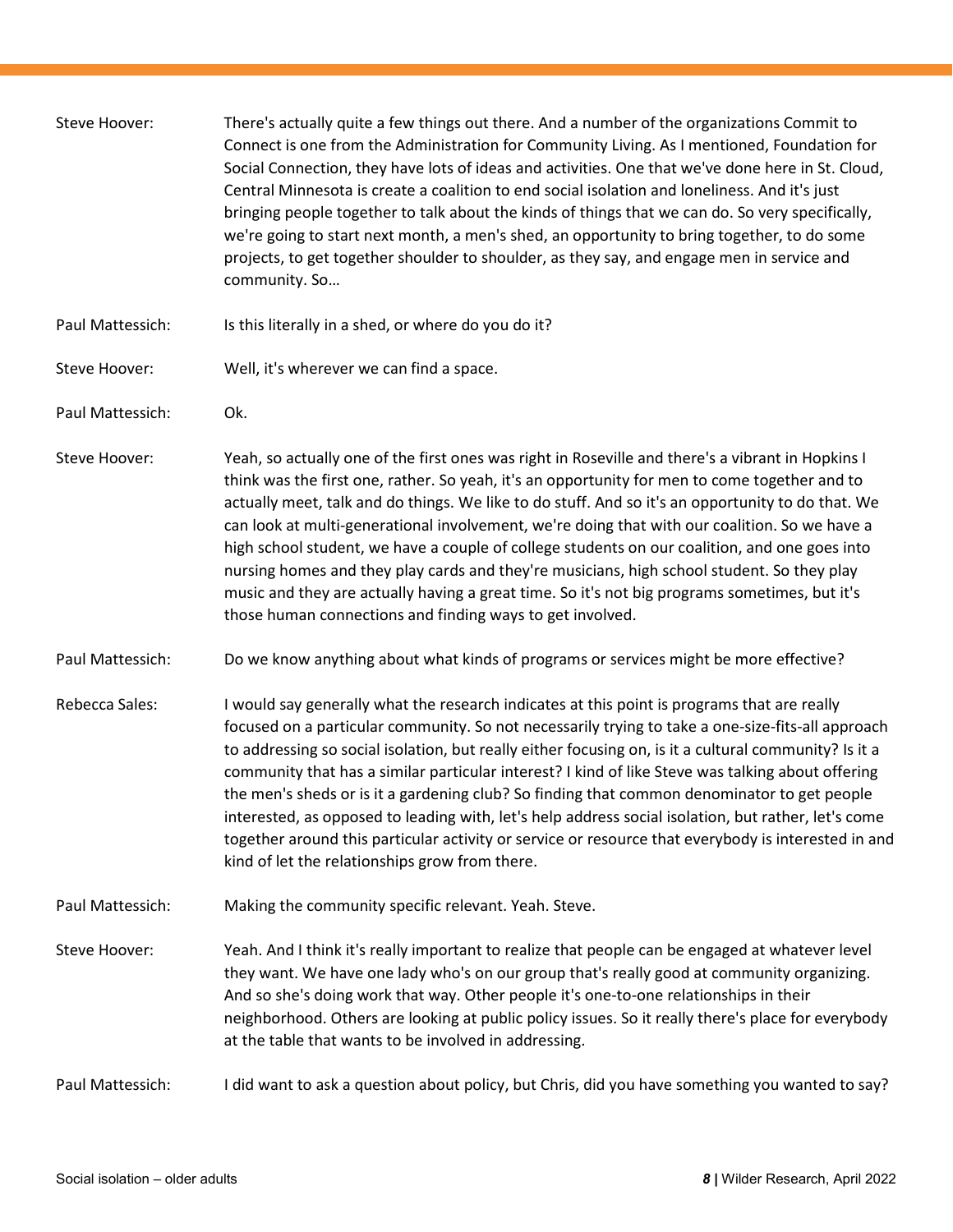| Christin Lindberg: | No, I was just going to say that we know from so much of the research at all age levels, that it's<br>the human connection. The relationship building is just of critical importance and we cannot<br>overlook that, and sometimes you can't measure that. But we know that those connections are<br>everything.                                                                                                                                                                                                                                                                                                                                                                                                                                                                                                                                                        |
|--------------------|-------------------------------------------------------------------------------------------------------------------------------------------------------------------------------------------------------------------------------------------------------------------------------------------------------------------------------------------------------------------------------------------------------------------------------------------------------------------------------------------------------------------------------------------------------------------------------------------------------------------------------------------------------------------------------------------------------------------------------------------------------------------------------------------------------------------------------------------------------------------------|
| Paul Mattessich:   | So simple one-on-one connections are so important. I'll move in the other direction though,<br>with a question. Steve used the word policy, are there policy changes that would help if you<br>could go to the legislature right now and identify one thing that those legislators ought to do, is<br>there something you would recommend?                                                                                                                                                                                                                                                                                                                                                                                                                                                                                                                              |
| Steve Hoover:      | Well, and there have been, I know that Senator Smith has been involved in policy, preventing<br>social isolation for older Americans and has been very, very active in doing that. I think one of<br>the things that we've tried in part of our group is to raise awareness, much like we're doing right<br>here. The pandemic did and has, my fear is that when we start moving out of the pandemic -<br>I'm cautiously optimistic we do - that we'll go back too much to the way things were, and<br>maybe even rushing back to the way things were. And we have the potential then to lose sight<br>of some of the gains.                                                                                                                                                                                                                                            |
|                    | So I'll give a quick for instance on that. When we moved a lot of our face-to-face courses into<br>virtual, one of the concerns that a lady expressed to us that after the pandemic, we'd go back to<br>face-to-face and she's a rural resident, and this was a way for her to connect that she otherwise<br>wouldn't have had. So there have been some of those benefits that we've seen come out of this.<br>And so I think, broadband is, as Chris mentioned earlier, is a huge issue to help promote those<br>connections. We have links with age friendly communities that are being developed all over<br>Minnesota. So more promotion of those kinds of things fit very nicely into this. And along with,<br>as Rebecca's mentioning the social determinants, looking at those risk factors of economics,<br>neighborhoods, education, all of those are related. |
| Paul Mattessich:   | Sure, how they relate. And certainly policy can affect them. Let me ask you, what about just the<br>regular person in our community? Maybe it'll be somebody who listens to this podcast, or<br>maybe they hear some publicity from the coalition or who knows where they learn about this<br>topic, but they want to do something. They don't have an infinite amount of time. It would be<br>limited, but they really would like to do something, they're not experts. Is there something you<br>would recommend that those people could do?                                                                                                                                                                                                                                                                                                                          |
| Steve Hoover:      | Well, if we go back to looking at Chris's data, you think about it and I'm looking out my window<br>right here and I know that I can see two houses where there's two people that live alone. And<br>just checking in with them, "I'm on the way to the grocery store. I'm more than happy to pick up<br>anything you would like." And that's one person impacting two. So it's people that change<br>people's lives, not the programs. The programs may give us the structure, but it's ultimately our<br>reaching out and making those, I think Chris mentioned, those human-to-human contacts in<br>that.                                                                                                                                                                                                                                                            |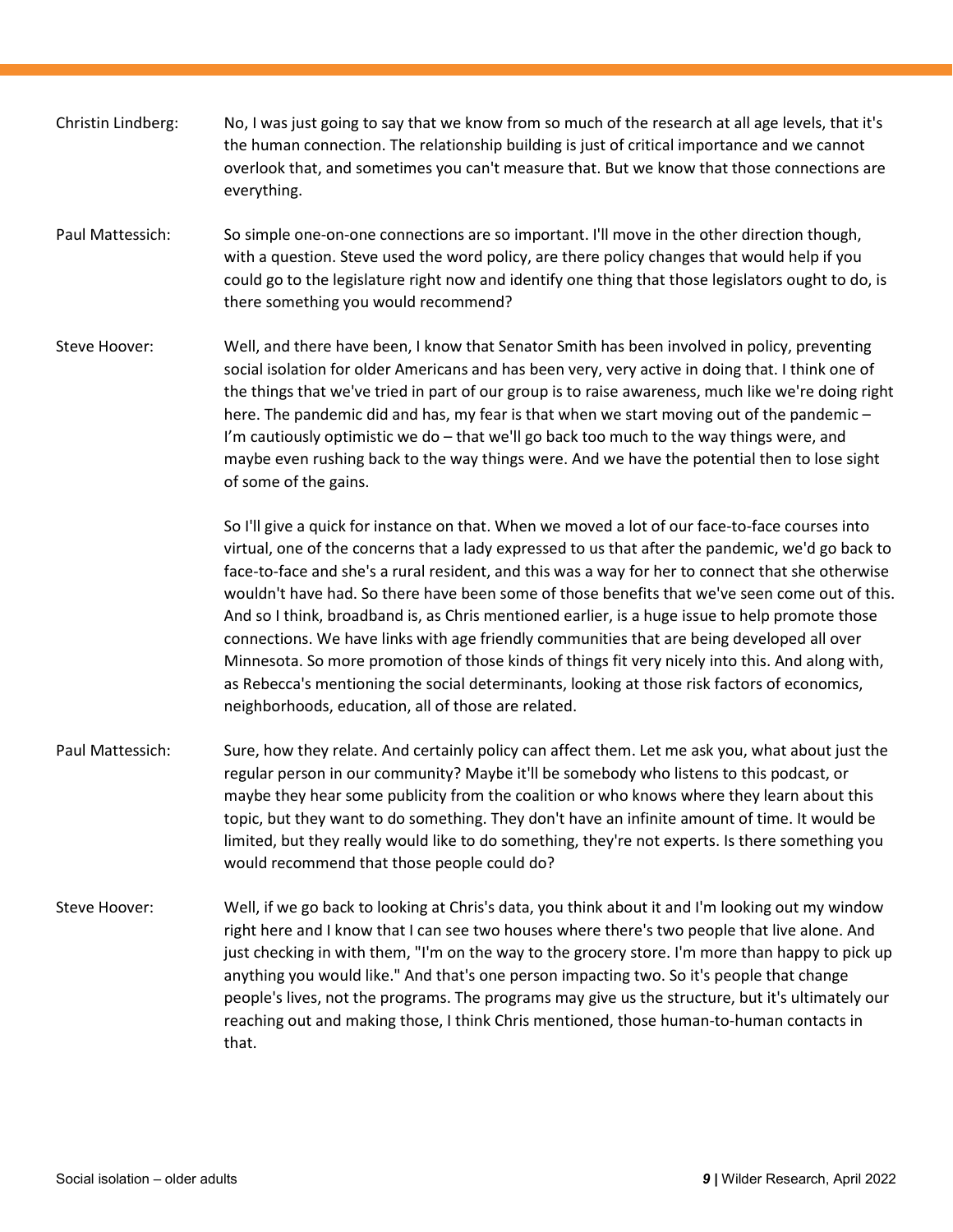| Christin Lindberg: | Well, because I think everyone wants the magic answer. You know, just do this and you'll<br>automatically get this outcome. And I don't know if it's a good thing or a bad thing. It's not the<br>easy thing, but it really does boil down to just those human connections and people taking a<br>step to know their neighbors, know who's in their community and just to reach out.                                                                                                                                                                                                                                                                                            |
|--------------------|---------------------------------------------------------------------------------------------------------------------------------------------------------------------------------------------------------------------------------------------------------------------------------------------------------------------------------------------------------------------------------------------------------------------------------------------------------------------------------------------------------------------------------------------------------------------------------------------------------------------------------------------------------------------------------|
| Steve Hoover:      | Yeah, absolutely. And I do think that's so critical Chris, because I think the programs provide us<br>the structure and the opportunity to do it, but we still have to engage in those opportunities. So<br>yeah, contacting a senior center, offering to volunteer at a senior center, RSVP our local RSVP,<br>just got a grant to address social isolation and loneliness with volunteers. So those opportunities<br>are out there and I think you can fit them into your life in some relatively easy ways. And the<br>benefits are not just for the person, but they're also for you know. Those benefits of connecting,<br>they work both ways. So it's kind of a win/win. |
| Paul Mattessich:   | The volunteer receives benefits as well.                                                                                                                                                                                                                                                                                                                                                                                                                                                                                                                                                                                                                                        |
| Steve Hoover:      | Absolutely.                                                                                                                                                                                                                                                                                                                                                                                                                                                                                                                                                                                                                                                                     |
| Paul Mattessich:   | So we will need to wrap up soon. What about more information on this topic? If people are<br>interested in learning more, how can they access useful data, information, resources, where<br>might you recommend they would go?                                                                                                                                                                                                                                                                                                                                                                                                                                                  |
| Steve Hoover:      | So I can address several of these, there's several national organization that are looking at this,<br>one in particular is from the Administration for Community Living. That's the Department of<br>Health and Human Services, and it's called Commit to Connect. And they have a tremendous<br>website with resources, both for programmatic development, as well as individuals. What can<br>you do? There's a national coalition in social isolation and loneliness. We just did a local one. I'm<br>more than happy to talk with people if they're interested in developing one, what we did, it was<br>relatively simple.                                                 |
|                    | The Foundation for Social Connection has a weekly research report that comes out. So if you<br>really like to look at studies and data, they summarize what's out there that comes up weekly.<br>And actually that's from around the world. And there's the National Resource Center for<br>Engaging Older Adults. So there are a number of organizations, and I think we'll have those<br>available for people to check.                                                                                                                                                                                                                                                       |
| Paul Mattessich:   | Chris, Rebecca, other organizations, websites, books, anything?                                                                                                                                                                                                                                                                                                                                                                                                                                                                                                                                                                                                                 |
| Christin Lindberg: | What I was going to say is, I think a lot of that is emerging in relation to the pandemic as we're<br>sort of coming out of it or finding our footing now, there's better information about it. People<br>understand it better. And I think a lot of those resources and the response to it are emerging<br>after the fact. So it will be interesting to see what else shows up.                                                                                                                                                                                                                                                                                                |
| Rebecca Sales:     | I would also say that even here within Wilder Research, we have Minnesota Compass, which<br>does a really fantastic job. You would call it like a community indicators website and that team<br>does a really fantastic job sort of packaging up information in a way that's really easy to                                                                                                                                                                                                                                                                                                                                                                                     |